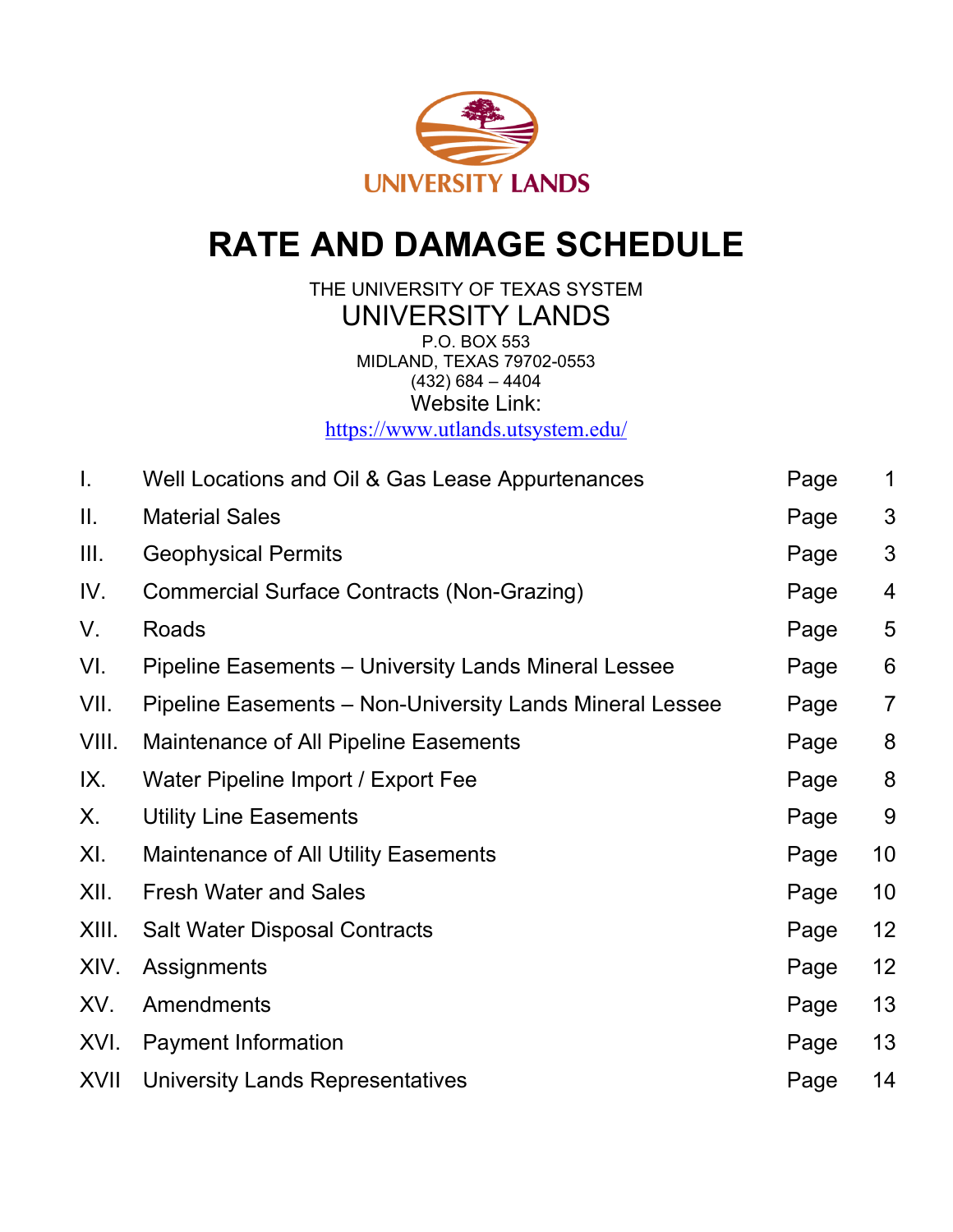#### **UNIVERSITY LANDS RATE AND DAMAGE SCHEDULE EFFECTIVE January 1, 2022**

**This schedule supersedes all previous Rate and Damage Schedules**

# **I. WELL LOCATIONS AND OIL & GAS LEASE APPURTENANCES**

- **The location fee (damages) must be paid before any construction begins.**
- **The location fee includes damages exclusively on the applicable company oil/gas lease for well location, tank battery on existing well pad, flow-lines, power lines, etc. and use of existing roads for ingress/egress.**
- **Damaged area includes pads, drilling/reserve pits, laydown area, etc.**
- **All other appurtenances (e.g., tanks located off well pad, meters, flow-lines, power lines, etc.) will require easements or commercial surface leases if benefiting more than one oil & gas lease.**
- **Caliche is not included in the location fee. Any caliche taken from University land, other than reclaimed caliche, requires a payment for consideration. (See page 3, II. Material Sales)**
- **Any new road access to a location requires a damage payment. (See page 5, V. Roads and Road Easements)**
- **Royalty due on oil and gas lease includes all product released to the ground surface, vented, or flared.**
- **ADVANCE NOTIFICATION to the University Lands Designated Field Representative is REQUIRED BEFORE ANY WORK IS INITIATED. Failure to properly notify University representative may subject operator to a penalty of a minimum of \$3,000 per occurrence.**
- **LOCATION FEES ARE BASED ON TOTAL MEASURED DEPTH INCLUDING HORIZONTAL SECTION OF THE WELLBORE.**

## A. New Location - Including Multiple Wellbores on Same Pad

|                                                                                     | <b>Damages</b> |
|-------------------------------------------------------------------------------------|----------------|
| Less than 4,000 feet measured depth (up to 90,000 sq. ft.<br>damaged area)          | \$15,000.00    |
| 2. 4,000 feet to 7,999 feet measured depth (up to 140,000 sq. ft.<br>damaged area)  | \$22,500.00    |
| 3. 8,000 feet to 13,000 feet measured depth (up to 200,000 sq. ft.<br>damaged area) | \$30,000.00    |
| 4. Greater than 13,000 feet measured depth (up to 250,000 sq. ft.<br>damaged area)  | \$37,500.00    |
| 5. Each additional wellbore located on the same well pad                            | \$9,500.00     |

# B. Re-Entry (New University Lease)

|                                                                                     | <b>Damages</b>             |
|-------------------------------------------------------------------------------------|----------------------------|
| 1. Less than 4,000 feet measured depth (up to 90,000 sq. ft.<br>damaged area)       | \$6,000.00                 |
| 2. 4,000 feet to 7,999 feet measured depth (up to 140,000 sq. ft.<br>damaged area)  | \$9,500.00                 |
| 3. 8,000 feet to 13,000 feet measured depth (up to 200,000 sq. ft.<br>damaged area) | \$13,000.00                |
| Rate & Damage Schedule                                                              | Effective: January 1, 2022 |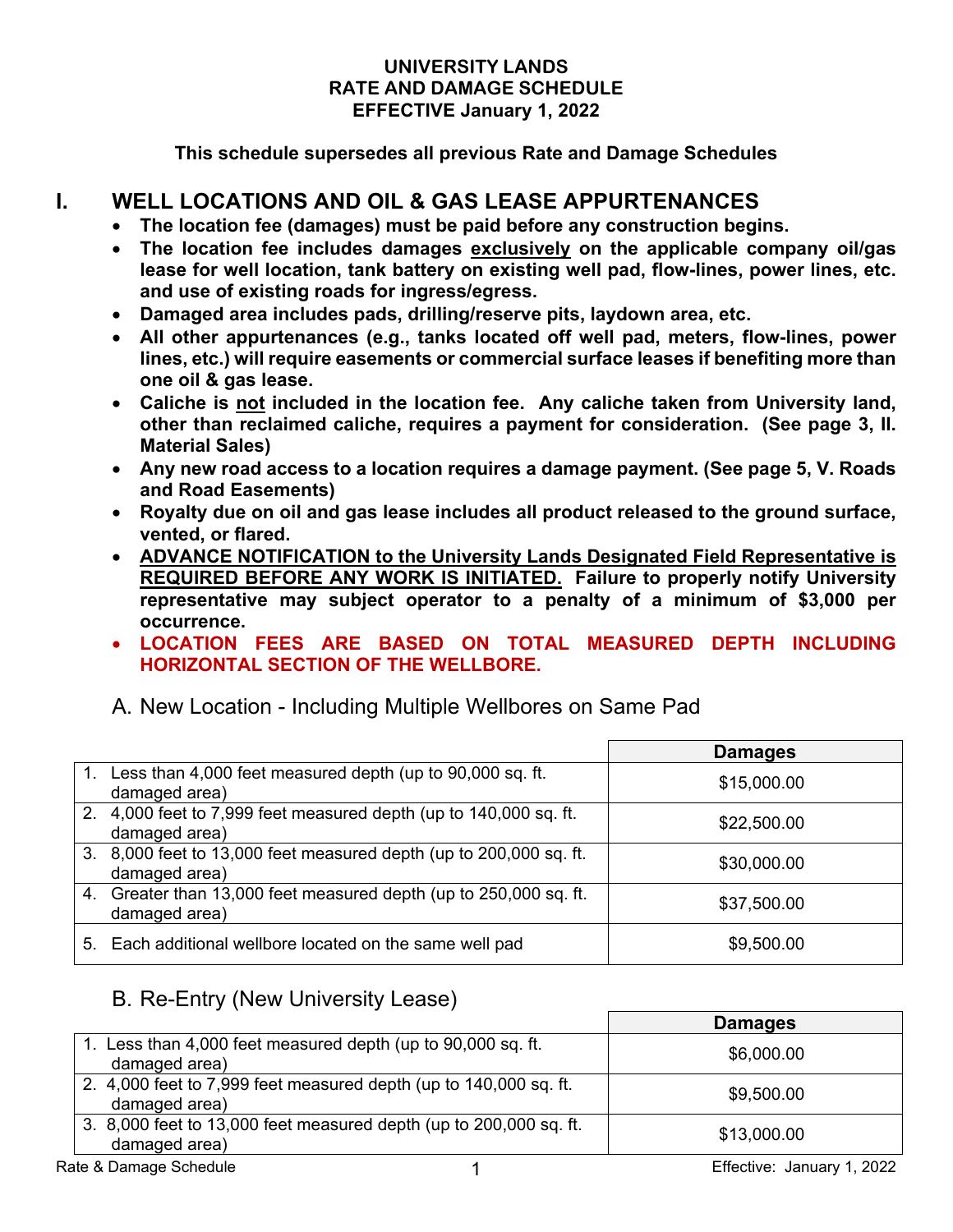| 4. Greater than 13,000 feet measured depth (up to 250,000 sq. ft. | \$16,500.00 |
|-------------------------------------------------------------------|-------------|
| damaded area)                                                     |             |

(Section I. continued)

# C. Frac Pit Sites

- Requires a five (5) year contract prior to construction.
- **Pit area calculated from the outside base of the berm.** Unused pits must be closed by the end of primary term.
- Requires reseeding with University Lands' seed mixture upon closure of pit.
- All caliche must be returned to the pit.

|                            | <b>Consideration</b> |
|----------------------------|----------------------|
| 1. Fresh water frac pit    | <b>NEGOTIABLE</b>    |
|                            | \$0.25/sq. ft.       |
|                            | Min. \$25,000.00     |
| 2. Produced water frac pit | <b>NEGOTIABLE</b>    |
|                            | \$0.40/sq. ft.       |
|                            | Min. \$50,000.00     |

# D. Renewal of Fresh Water Frac Pit Site

|                                 | <b>Consideration</b> |
|---------------------------------|----------------------|
| 1. Fresh water frac pit site    | <b>NEGOTIABLE</b>    |
|                                 | Min. \$750.00        |
| 2. Produced water frac pit site | <b>NEGOTIABLE</b>    |
|                                 | Min. \$1,000.00      |

# E. Stacked Rig

|                      | <b>Damages</b>    |
|----------------------|-------------------|
| Stacked drilling rig | <b>NEGOTIABLE</b> |
|                      | Min. \$750.00/day |

# F. General Damages

|                                                                                                                                     | <b>Damages</b>      |
|-------------------------------------------------------------------------------------------------------------------------------------|---------------------|
| General Surface Damages*<br>$\mathbf{1}$ .                                                                                          | <b>NEGOTIABLE</b>   |
|                                                                                                                                     | Min. \$0.12/sq. ft. |
| 2. Remediation of ground surface                                                                                                    | <b>NEGOTIABLE</b>   |
|                                                                                                                                     | Min. \$0.12/sq. ft. |
| 3. Temporary pipeline not requiring an easement (prior approval<br>of University Lands Designated Field Representative<br>required) | <b>NEGOTIABLE</b>   |

**\*Any General Surface Damages including but not limited to tank batteries not requiring a surface contract, pad extensions, off pad construction, temporary storage or parking area, pipelines and electric lines not requiring an easement, etc.**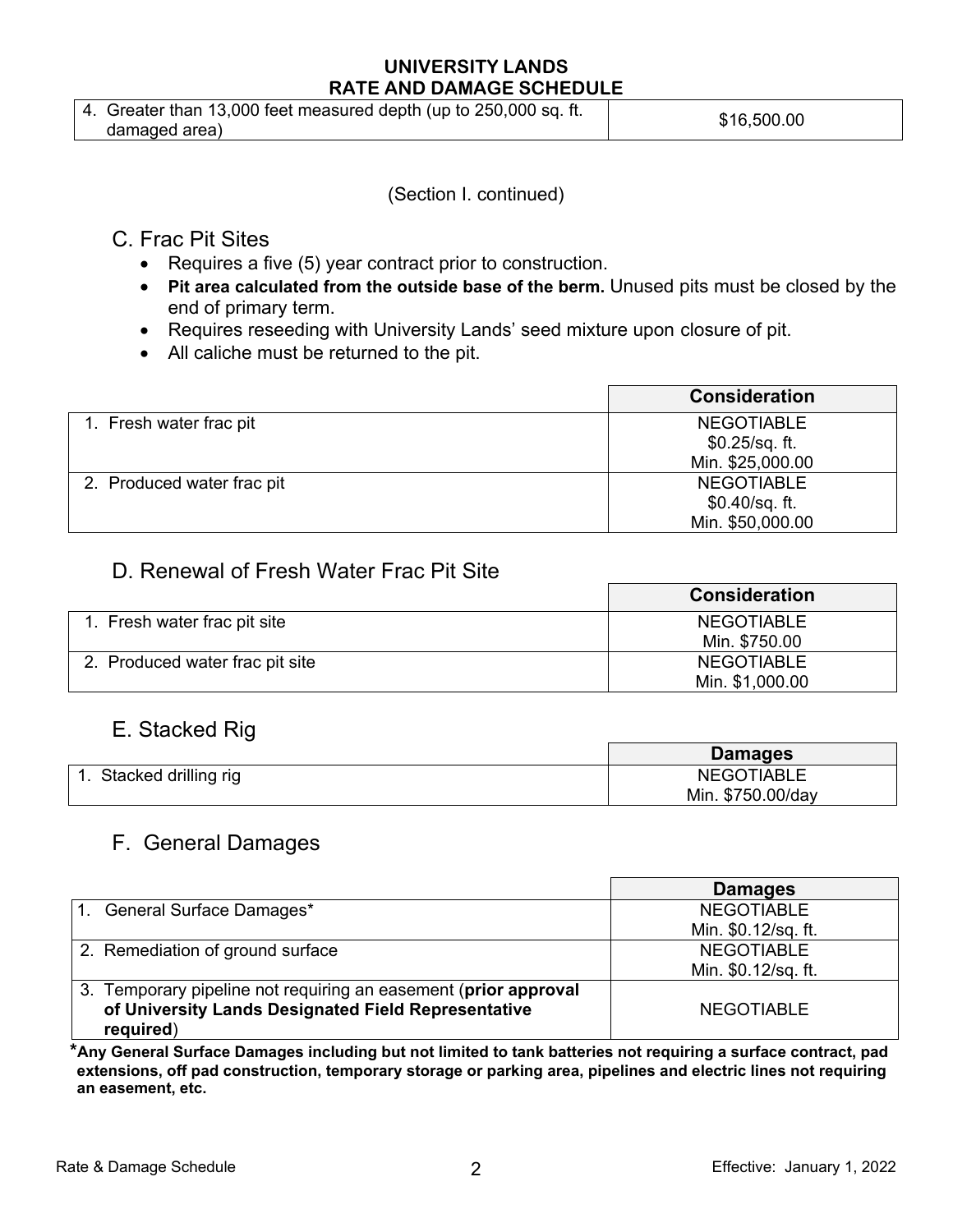## **II. MATERIAL SALES**

- **ADVANCE NOTIFICATION to the University Lands Designated Field Representative is REQUIRED BEFORE ANY WORK IS INITIATED. Failure to properly notify University representative may subject operator to a penalty of a minimum of \$3,000 per occurrence.**
- **Under NO CIRCUMSTANCE is University Lands topsoil allowed to be used for any purpose on or off University Lands.**

|                                                                                                                                                                                                                                                        | Fee                         |
|--------------------------------------------------------------------------------------------------------------------------------------------------------------------------------------------------------------------------------------------------------|-----------------------------|
| 1. Caliche or Limestone                                                                                                                                                                                                                                | <b>NEGOTIABLE</b>           |
| (for use on University Lands)                                                                                                                                                                                                                          | Min. \$6.00/yd <sup>3</sup> |
| 2. Caliche or Limestone                                                                                                                                                                                                                                | <b>NEGOTIABLE</b>           |
| (for use off University Lands)                                                                                                                                                                                                                         | Min. \$8.00/yd <sup>3</sup> |
| 3. Reclaimed Caliche                                                                                                                                                                                                                                   |                             |
| (for use on or off University Lands) All reclaimed caliche<br>must be completely removed down to ground level. After<br>removal, the area must be ripped and/or reseeded if so<br>directed by the University Lands Designated Field<br>Representative. | None                        |
| 4. Other materials                                                                                                                                                                                                                                     | <b>NEGOTIABLE</b>           |
| 5. Opening of new material pit                                                                                                                                                                                                                         | <b>NEGOTIABLE</b>           |
| (in addition to any fees listed in II.1. through II.4.)                                                                                                                                                                                                | Min. \$30,000.00            |

# **III. GEOPHYSICAL PERMITS**

- **A non-refundable payment is due before the work begins.**
- **ADVANCE NOTIFICATION to the University Lands Designated Field Representative is REQUIRED BEFORE ANY WORK IS INITIATED. Failure to properly notify University representative may subject operator to a penalty of \$3,000 per occurrence.**
- **If permitted activity occurs during big game hunting season and/or during lambing/kidding season (potentially year-round), loss reimbursement per affected acre is payable to the University Lands Grazing Lessee. All such payments will be determined and monitored by University Lands.**

|                                                              | <b>Consideration</b>           |
|--------------------------------------------------------------|--------------------------------|
| $1.2-D$                                                      | <b>NEGOTIABLE</b>              |
|                                                              | Min. \$3,000.00/mile           |
| $2.3-D$                                                      | <b>NEGOTIABLE</b>              |
|                                                              | Min. \$25.00/acre              |
| 3. Other                                                     | <b>NEGOTIABLE</b>              |
| 4. Brush removal (by written permission only)                | <b>NEGOTIABLE</b>              |
|                                                              | Min. \$500.00/mile             |
| 5. Hunting and Lambing/Kidding loss reimbursement payable to | <b>NEGOTIABLE</b>              |
| University Lands Grazing Lessee may apply.                   | Hunting - Maximum \$4.00/acre* |
|                                                              | Lambing/Kidding - Maximum      |
|                                                              | \$6.00/acre*                   |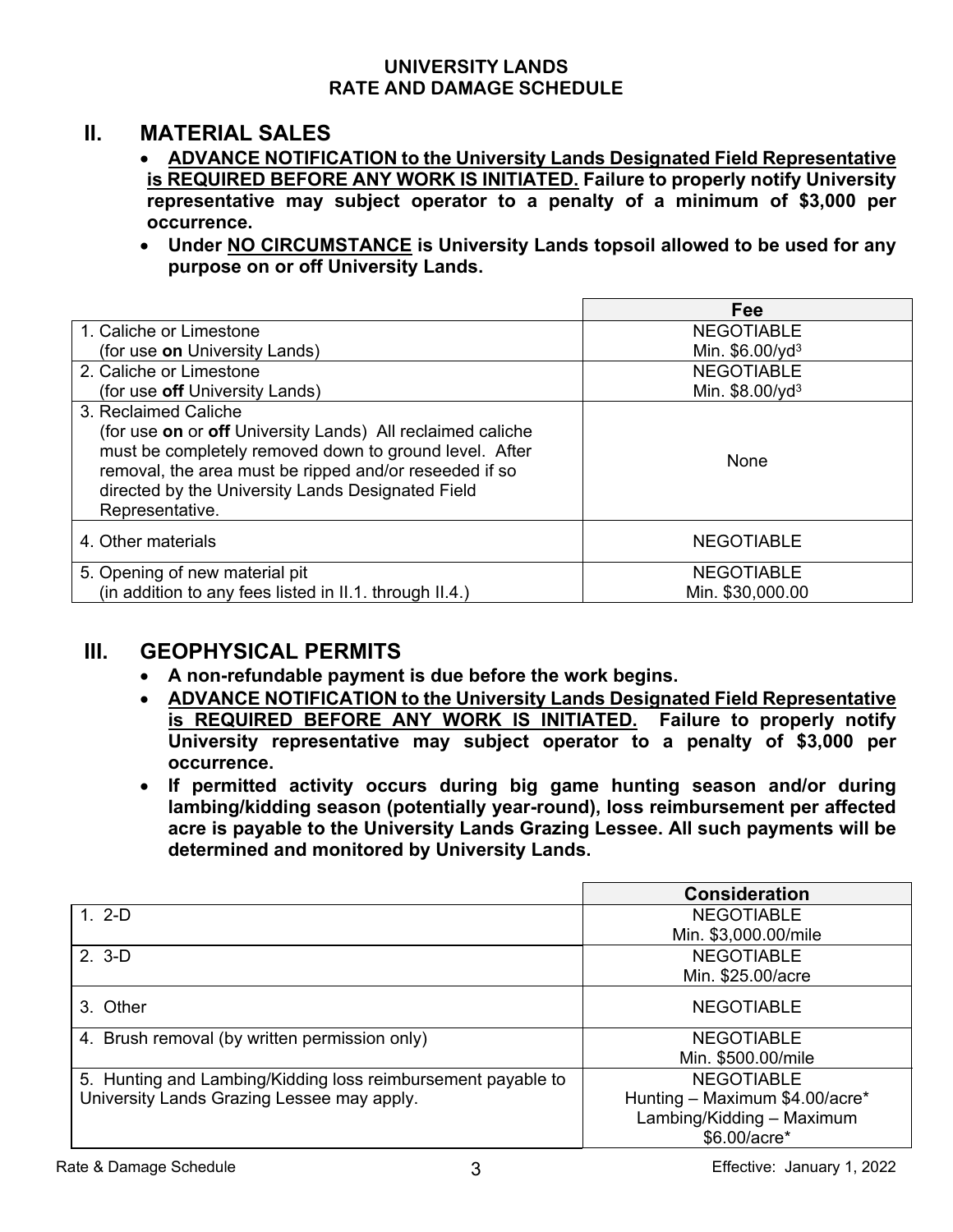**\*Separate payment required, delivered to University Lands office, payable to grazing lessee.**

## **IV. COMMERCIAL SURFACE CONTRACTS (NON-GRAZING)**

- **Contracts are required and negotiated by the Midland office.**
- **ADVANCE NOTIFICATION to the University Lands Designated Field Representative is REQUIRED BEFORE ANY WORK IS INITIATED. Failure to properly notify University representative may subject operator to a penalty of a minimum of \$3,000 per occurrence.**
- **If construction activity disrupts big game hunting season and/or lambing/kidding season (potentially year-round), loss reimbursement per affected acre is payable to the University Lands Grazing Lessee. All such payments will be determined and monitored by University Lands.**

|                             | <b>Consideration</b> |
|-----------------------------|----------------------|
| A. Commercial surface lease | <b>NEGOTIABLE</b>    |
|                             | Min. \$0.12/sq. ft.  |

|                                                                                                               | <b>Consideration</b>                                                                          |
|---------------------------------------------------------------------------------------------------------------|-----------------------------------------------------------------------------------------------|
| B. Renewable energy lease                                                                                     | <b>NEGOTIABLE</b>                                                                             |
| 1. Surface damages                                                                                            | <b>NEGOTIABLE</b><br>Min. \$0.12/sq. ft.                                                      |
| 2. Hunting and Lambing/Kidding loss reimbursement<br>payable to University Lands Grazing Lessee may<br>apply. | <b>NEGOTIABLE</b><br>Hunting - Maximum \$4.00/acre*<br>Lambing/Kidding - Maximum \$6.00/acre* |

**\*Separate payment required, delivered to University Lands office, payable to grazing lessee.**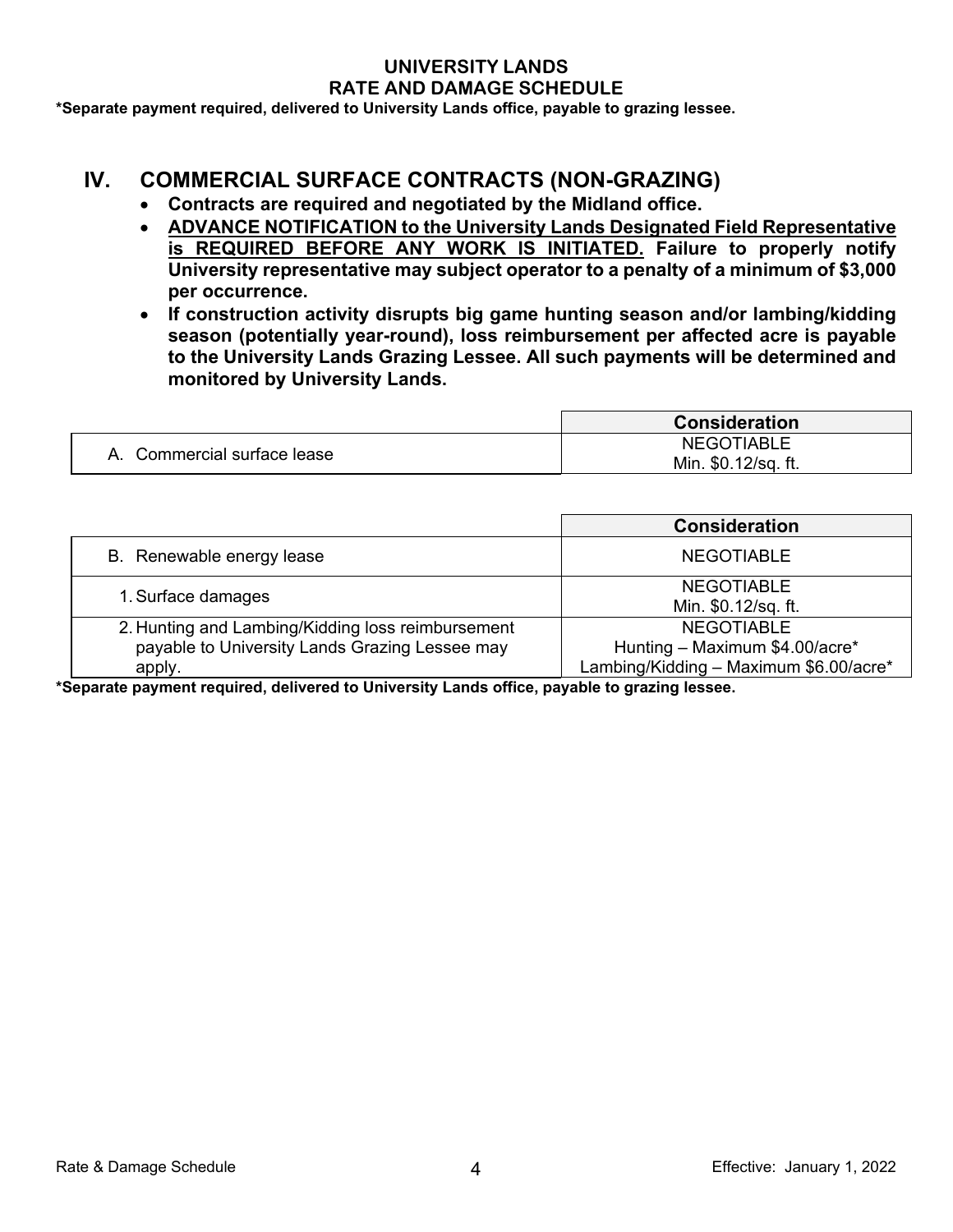# **V. ROADS**

- **Road easements for convenience to access non-University Lands are normally discouraged and must show a significant benefit to the University.**
- **Road easements are usually only required for roads that are built on University Lands whose purpose is to access property off University Lands. Most roads on University Lands do not require an easement. If there are questions as to whether an easement is required, contact the Midland office or the University Lands Designated Field Representative.**
- **Any caliche taken from University land other than reclaimed University caliche requires a payment fee as stated on page 3, II. Material Sales.**
- **For new road construction that does not require an easement, a payment for University caliche is still required.**
- **All roads, gates, and cattle guards on University Lands must be located, constructed, and maintained in accordance with specifications determined by the University Lands Designated Field Representative.**
- **Existing roads must be upgraded to accommodate additional traffic in accordance with specifications determined by the University Designated Field Representative.**
- **Annual road and cattle guard maintenance by the oil and gas lessee is required at a minimum.**
- **University Lands may assess a penalty for improper road or cattle guard maintenance**.
- **Gates must be kept closed at all times**. **Failure to ensure gates are kept closed may result in a minimum penalty of \$3,000.00 per occurrence plus additional costs should livestock get mixed up.**
- **DRIVING AROUND POTHOLES AND POORLY MAINTAINED AREAS is considered excessive surface use and will result in administrative fines or other penalties up to and including expulsion from University Lands. Minimum penalty is \$3,000.**
- **No unauthorized off-road travel is permitted for any reason unless permission is given by the University Lands Designated Field Representative. All vehicles must remain on existing roads at all times. Poorly maintained roads may not be traveled.**
- **ADVANCE NOTIFICATION to the University Lands Designated Field Representative is REQUIRED BEFORE ANY WORK IS INITIATED. Failure to properly notify University representative may subject operator to a penalty of a minimum of \$3,000 per occurrence.**
- A. Roads (Maximum 10-year term for roads requiring easements)

|                                                                                                                                        | <b>Consideration</b>                  | <b>Damages</b>                        |
|----------------------------------------------------------------------------------------------------------------------------------------|---------------------------------------|---------------------------------------|
| 1. Road requiring an easement (Not to exceed 40 ft. width)                                                                             | <b>NEGOTIABLE</b><br>Min. \$70.00/rod |                                       |
| 2. Renewal of a road easement (Not to exceed 40 ft. width)                                                                             | <b>NEGOTIABLE</b><br>Min. \$45.00/rod |                                       |
| 3. Road construction not requiring an easement (Not to<br>exceed 40 ft. width)<br>(ingress/egress to own University oil and gas lease) |                                       | <b>NEGOTIABLE</b><br>Min. \$40.00/rod |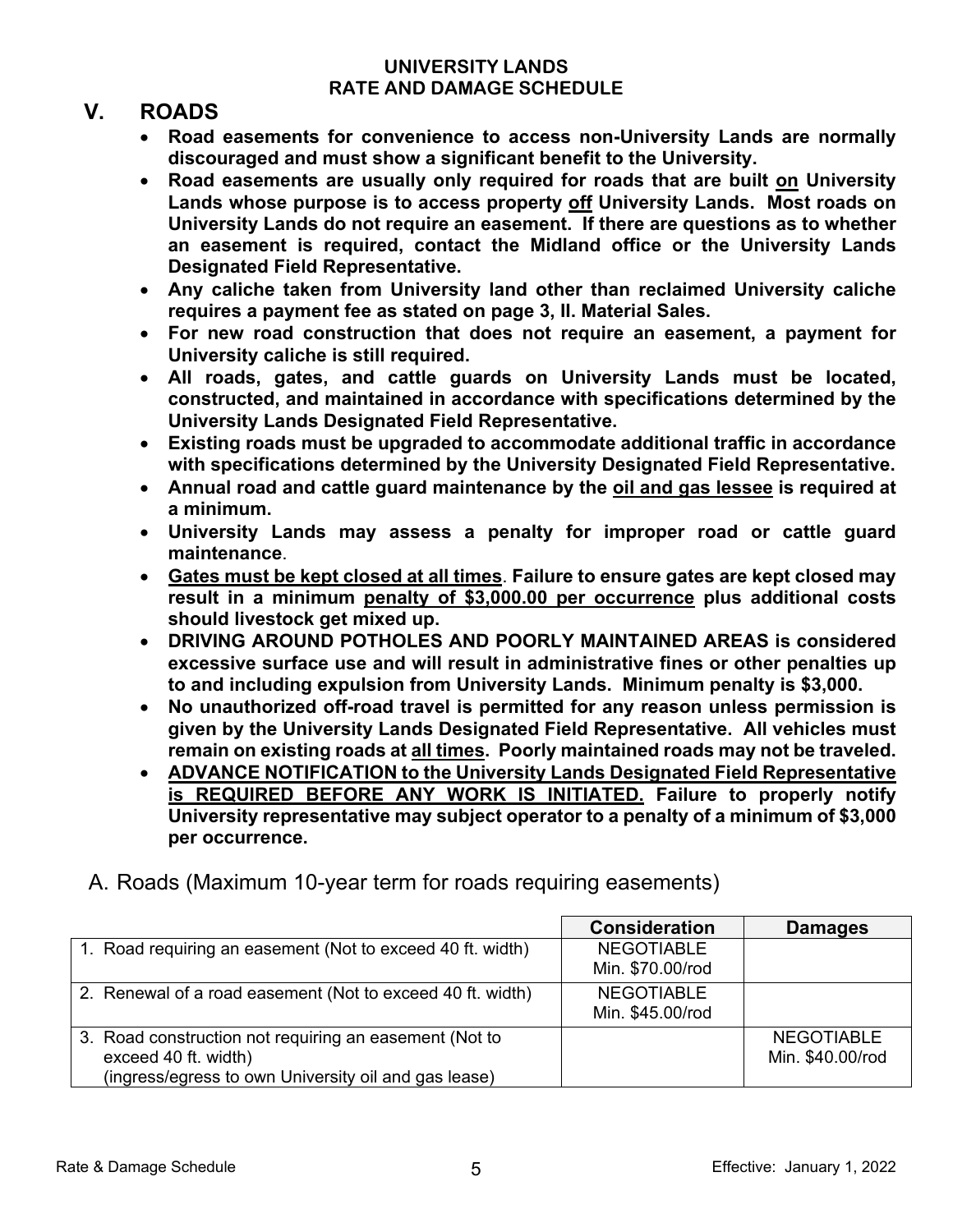# **VI. PIPELINE EASEMENT – UNIVERSITY LANDS MINERAL LESSEE**

- **Any line which exclusively serves the University Lands' oil and gas lease on which it is located does not require a separate easement. All other lines require easements.**
- **Pipelines must be removed at expiration of easement or lease.**
- **ADVANCE NOTIFICATION to the University Lands Designated Field Representative is REQUIRED BEFORE ANY WORK IS INITIATED. Failure to properly notify University representative may subject operator to a penalty of a minimum of \$3,000 per occurrence.**
- **ROW gates and gaps must be kept closed at all times. Failure to keep permanent gates/gaps closed may result in a minimum penalty of \$3,000.00 per occurrence plus additional costs should livestock get mixed up.**
- **If cross country pipeline construction and/or maintenance activity occurs during big game hunting season and/or during lambing/kidding season (potentially yearround), loss reimbursement per affected acre is payable to the University Lands Grazing Lessee. All such payments will be determined and monitored by University Lands.**
- A. New Pipeline Easement (Maximum 10-year term)
	- All Pipe Sizes are Nominal
	- Ordinary Construction Damages Included

|                                                           | <b>Consideration</b>                   |
|-----------------------------------------------------------|----------------------------------------|
| 1. Less than 6 inches                                     | <b>NEGOTIABLE</b>                      |
|                                                           | Min. \$60.00/rod                       |
| 2. 6 inches to Less than 12 inches                        | <b>NEGOTIABLE</b>                      |
|                                                           | Min. \$90.00/rod                       |
| 3. 12 inches to Less than 24 inches                       | <b>NEGOTIABLE</b>                      |
|                                                           | Min. \$140.00/rod                      |
| 4. 24 inches or Greater                                   | <b>NEGOTIABLE</b>                      |
|                                                           | Min. \$240.00/rod                      |
| 5. Hunting and Lambing/Kidding loss reimbursement payable | <b>NEGOTIABLE</b>                      |
| to University Lands Grazing Lessee may apply.             | Hunting - Maximum \$4.00/acre*         |
|                                                           | Lambing/Kidding - Maximum \$6.00/acre* |

**\*Separate payment required, delivered to University Lands office, payable to grazing lessee.**

- B. Renewal of Pipeline Easement (Maximum 10-year term)
	- All Pipe Sizes are Nominal

|                                     | <b>Consideration</b> |
|-------------------------------------|----------------------|
| 1. Less than 6 inches               | <b>NEGOTIABLE</b>    |
|                                     | Min. \$35.00/rod     |
| 2. 6 inches to Less than 12 inches  | <b>NEGOTIABLE</b>    |
|                                     | Min. \$60.00/rod     |
| 3. 12 inches to Less than 24 inches | <b>NEGOTIABLE</b>    |
|                                     | Min. \$100.00/rod    |
| 4. 24 inches or Greater             | <b>NEGOTIABLE</b>    |
|                                     | Min. \$150.00/rod    |

Rate & Damage Schedule **6 Effective: January 1, 2022**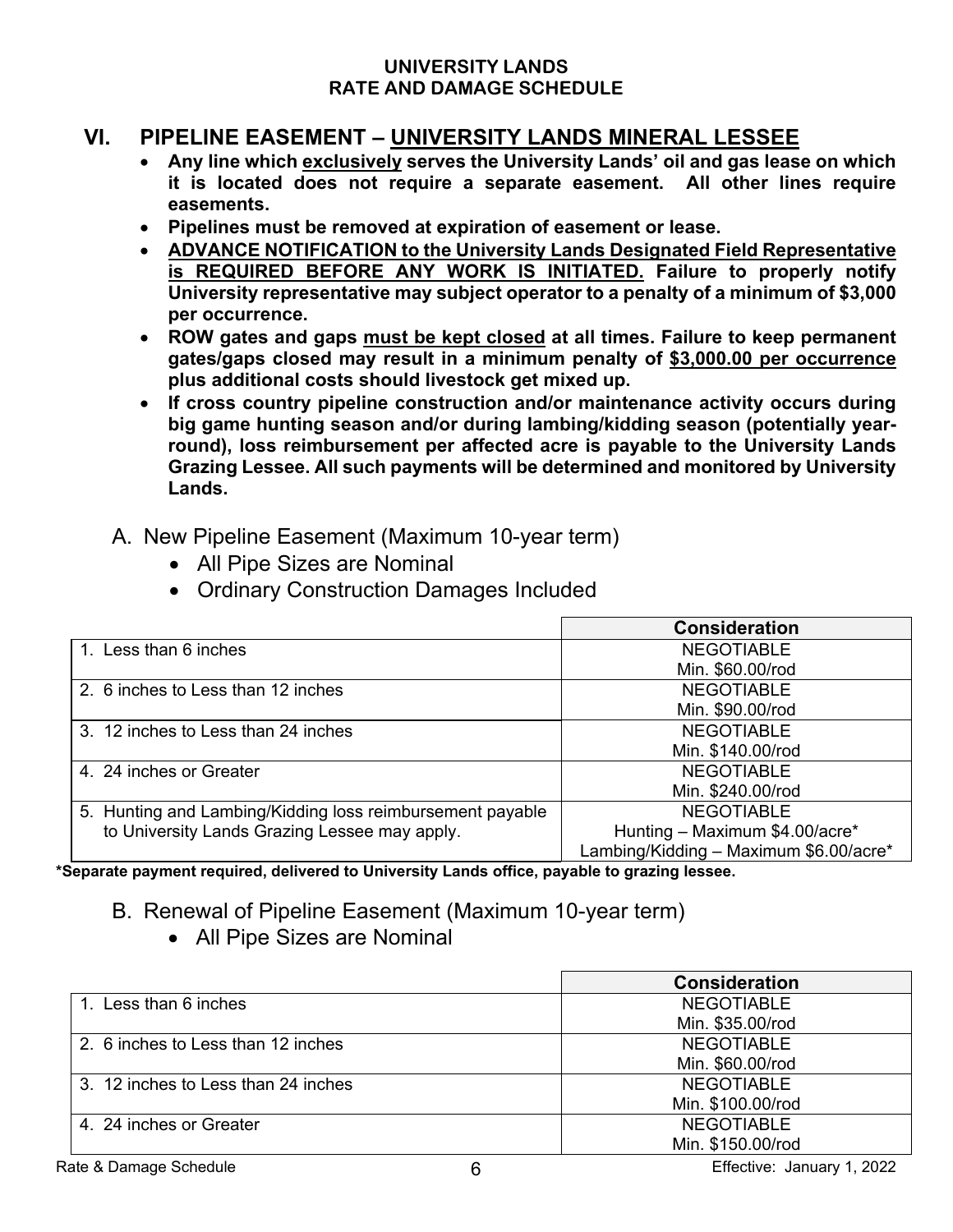# **VII. PIPELINE EASEMENTS - NON-UNIVERSITY LANDS MINERAL LESSEE**

- **Pipelines must be removed at expiration of easement or lease.**
- **ADVANCE NOTIFICATION to the University Lands Designated Field Representative is REQUIRED BEFORE ANY WORK IS INITIATED. Failure to properly notify University representative may subject operator to a penalty of a minimum of \$3,000 per occurrence.**
- **ROW gates and gaps must be kept closed at all times. Failure to keep permanent gates/gaps closed may result in a minimum penalty of \$3,000.00 per occurrence plus additional costs should livestock get mixed up.**
- **If cross country pipeline construction and/or maintenance activity occurs during big game hunting season and/or during lambing/kidding season (potentially yearround), loss reimbursement per affected acre is payable to the University Lands Grazing Lessee. All such payments will be determined and monitored by University Lands.**
- A. New Pipeline Easement (Maximum 10-year term)
	- All Pipe Sizes are Nominal
	- Ordinary Construction Damages Included

|                                                           | <b>Consideration</b>                   |
|-----------------------------------------------------------|----------------------------------------|
| 1. Less than 6 inches                                     | <b>NEGOTIABLE</b>                      |
|                                                           | Min. \$85.00/rod                       |
| 2. 6 inches to Less than 12 inches                        | <b>NEGOTIABLE</b>                      |
|                                                           | Min. \$130.00/rod                      |
| 3. 12 inches to Less than 24 inches                       | <b>NEGOTIABLE</b>                      |
|                                                           | Min. \$220.00/rod                      |
| 4. 24 inches or Greater                                   | <b>NEGOTIABLE</b>                      |
|                                                           | Min. \$375.00/rod                      |
| 5. Hunting and Lambing/Kidding loss reimbursement payable | <b>NEGOTIABLE</b>                      |
| to University Lands Grazing Lessee may apply              | Hunting - Maximum \$4.00/acre*         |
|                                                           | Lambing/Kidding - Maximum \$6.00/acre* |

**\*Separate payment required, delivered to University Lands office, payable to grazing lessee.**

- B. Renewal of Pipeline Easement (Maximum 10-year term)
	- All Pipe Sizes are Nominal

|                                     | <b>Consideration</b> |
|-------------------------------------|----------------------|
| 1. Less than 6 inches               | <b>NEGOTIABLE</b>    |
|                                     | Min. \$45.00/rod     |
| 2. 6 inches to Less than 12 inches  | <b>NEGOTIABLE</b>    |
|                                     | Min. \$85.00/rod     |
| 3. 12 inches to Less than 24 inches | <b>NEGOTIABLE</b>    |
|                                     | Min. \$155.00/rod    |
| 4. 24 inches or Greater             | <b>NEGOTIABLE</b>    |
|                                     | Min. \$235.00/rod    |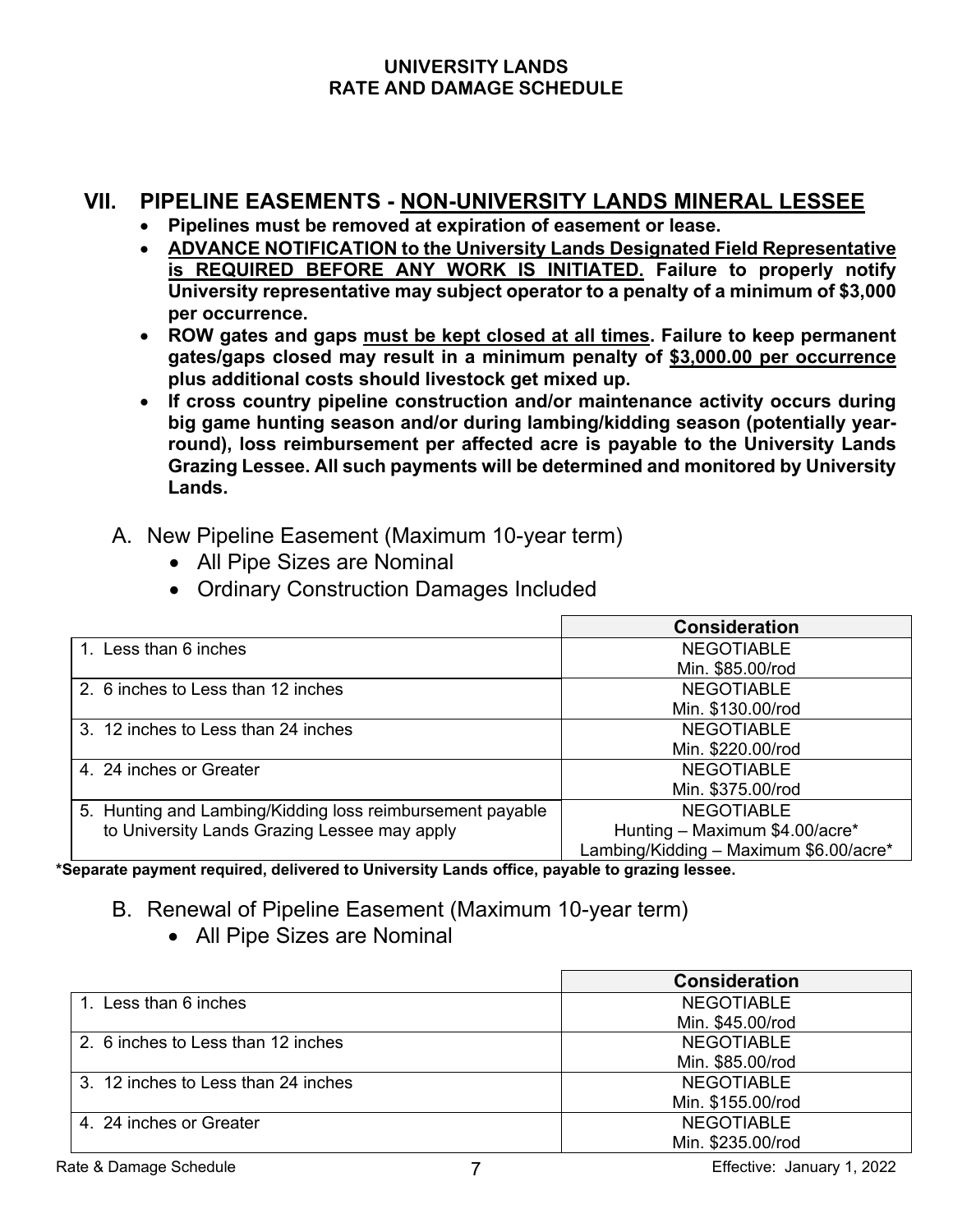# **VIII. MAINTENANCE OF ALL PIPELINE EASEMENTS**

|                                                                                                                                             | <b>Damages</b>                        |
|---------------------------------------------------------------------------------------------------------------------------------------------|---------------------------------------|
| Repair or replacement of pipeline<br>1.<br>(To avoid penalty, removal of replaced line from University<br>premises required within 30 days) | <b>NEGOTIABLE</b><br>Min. \$20.00/rod |
| 2. Termination of easement<br>(Removal of pipe is required)                                                                                 | None                                  |
| 3. Remediation of leak/spill                                                                                                                | <b>NEGOTIABLE</b>                     |
|                                                                                                                                             | Min. \$0.12/sq. ft.                   |
| 4. Temporary pipeline not requiring an easement (prior<br>approval of University Lands Designated Field<br><b>Representative required)</b>  | <b>NEGOTIABLE</b>                     |

# **IX. Water Pipeline Import / Export Fee**

|                                                                                                                                        | Fee                                  |
|----------------------------------------------------------------------------------------------------------------------------------------|--------------------------------------|
| 1. Water sourced from an aquifer which is Imported onto<br>and/or Exported from University Lands by temporary or<br>permanent pipeline | <b>NEGOTIABLE</b><br>Min. \$0.10/bbl |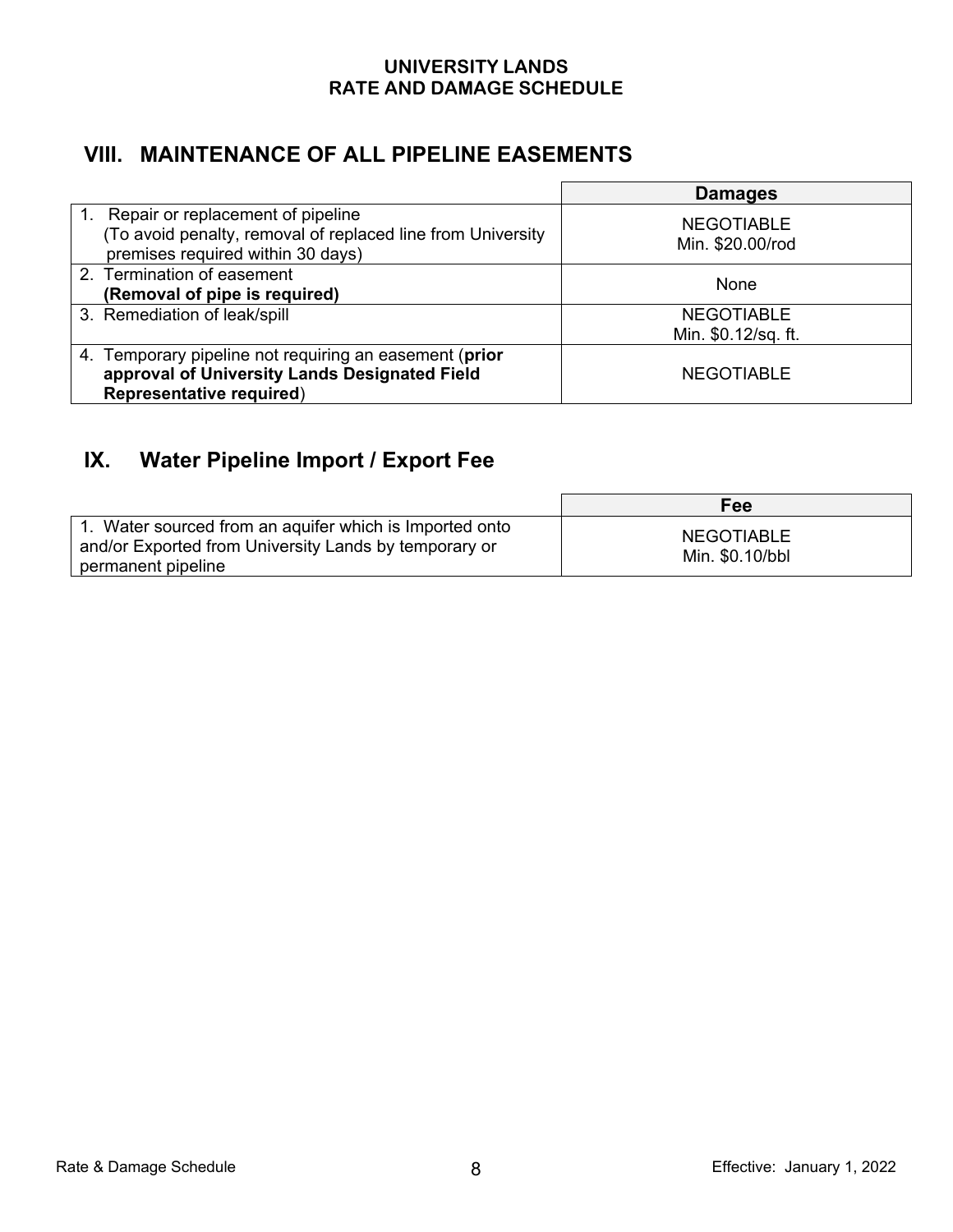# **X. UTILITY LINE EASEMENTS**

- **Utility lines and poles must be removed at expiration of easement or lease.**
- **Any line which exclusively serves the oil and gas lease on which it is located does not require a separate easement. All other lines require easements.**
- **ADVANCE NOTIFICATION to the University Lands Designated Field Representative is REQUIRED BEFORE ANY WORK IS INITIATED. Failure to properly notify University representative may subject operator to a penalty of a minimum of \$3,000 per occurrence.**
- **ROW gates and gaps must be kept closed at all times. Failure to keep permanent gates/gaps closed may result in a minimum penalty of \$3,000.00 per occurrence plus additional costs should livestock get mixed up.**
- **If cross country construction and/or maintenance activity occurs during big game hunting season and/or during lambing/kidding season (potentially year-round), loss reimbursement per affected acre is payable to the University Lands Grazing Lessee. All such payments will be determined and monitored by University Lands.**
- A. New Utility Line Easement (Maximum 10-year term)

|                                                                 | <b>Consideration</b>                   |
|-----------------------------------------------------------------|----------------------------------------|
| 1. Less than 30,000 volts line capacity                         | <b>NEGOTIABLE</b>                      |
| (maximum width 30 feet)                                         | Min. \$35.00/rod                       |
| 2. 30,000 volts line capacity but less than 69,000 volts line   | <b>NEGOTIABLE</b>                      |
| capacity (maximum width 30 feet)                                | Min. \$40.00/rod                       |
| 3. 69,000 volts line capacity but less than 138,000 volts line  | <b>NEGOTIABLE</b>                      |
| capacity (maximum width 60 feet)                                | Min. \$135.00/rod                      |
| 4. 138,000 volts line capacity but less than 300,000 volts line | <b>NEGOTIABLE</b>                      |
| capacity (maximum width 80 feet)                                | Min. \$185.00/rod                      |
| 5. 300,000 volts line capacity but less than 345,000 volts      | <b>NEGOTIABLE</b>                      |
| line capacity (maximum width 145 feet)                          | Min. \$275.00/rod                      |
| 6. 345,000 volts line capacity and above volts line capacity    | <b>NEGOTIABLE</b>                      |
| (maximum width 180 feet)                                        | Min. \$340.00/rod                      |
| 7. Fiber optic or telephone line (line serving fewer than 100   | <b>NEGOTIABLE</b>                      |
| end users)                                                      | Min. \$2.00/rod                        |
| 8. Fiber optic or telephone line (line serving 100 or more end  | <b>NEGOTIABLE</b>                      |
| users)                                                          | Min. \$4.00/rod                        |
| 9. Hunting and Lambing/Kidding loss reimbursement payable       | <b>NEGOTIABLE</b>                      |
| to University Lands Grazing Lessee may apply                    | Hunting - Maximum \$4.00/acre*         |
|                                                                 | Lambing/Kidding - Maximum \$6.00/acre* |

• Ordinary Construction Damages Included

**\*Separate payment required, delivered to University Lands office, payable to grazing lessee.**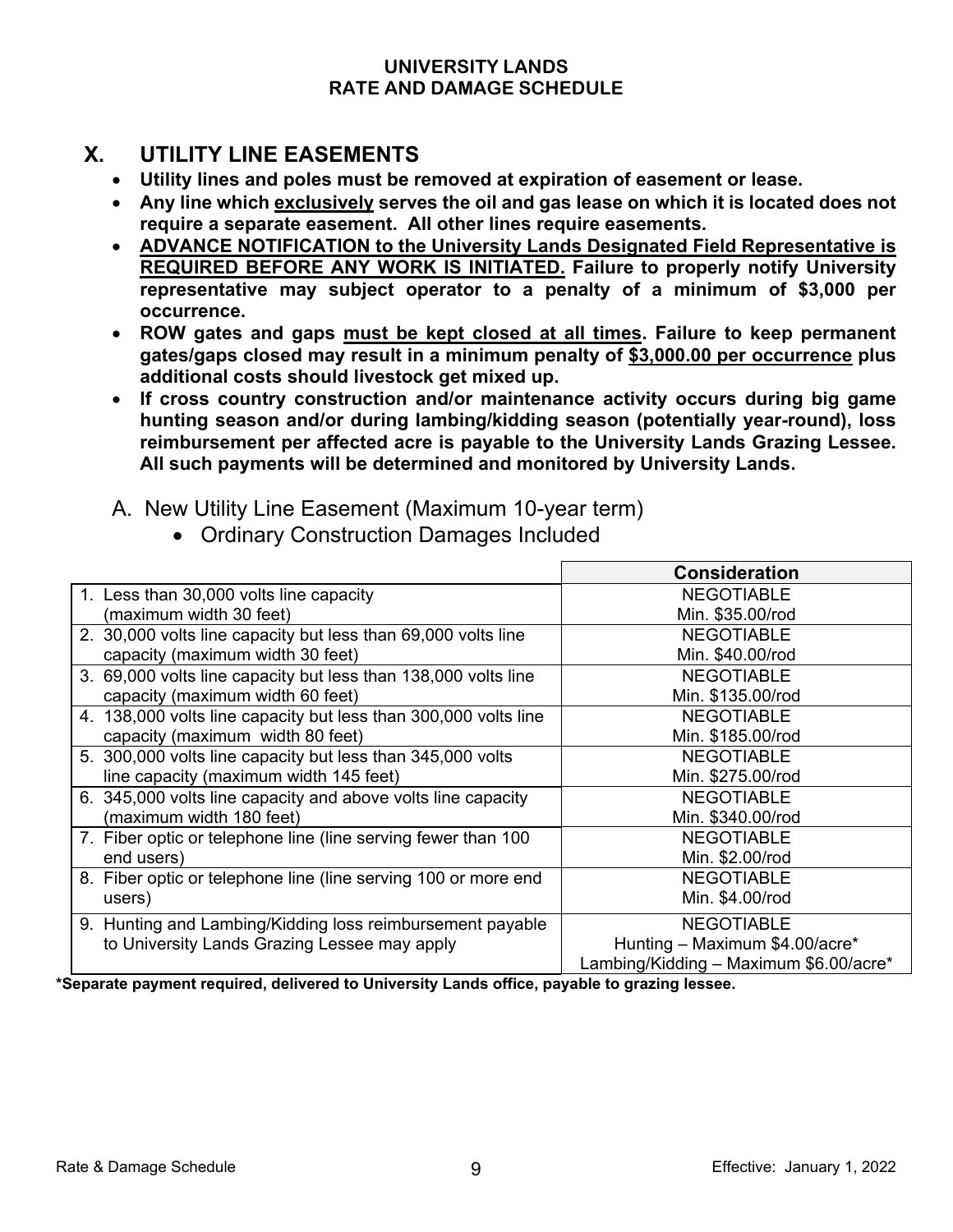# B. Renewal of Utility Easement (Maximum 10-year term)

|                                                                 | <b>Consideration</b> |
|-----------------------------------------------------------------|----------------------|
| 1. Less than 30,000 volts line capacity                         | <b>NEGOTIABLE</b>    |
| (maximum width 30 feet)                                         | Min. \$15.00/rod     |
| 2. 30,000 volts line capacity but less than 69,000 volts line   | <b>NEGOTIABLE</b>    |
| capacity (maximum width 30 feet)                                | Min. \$30.00/rod     |
| 3. 69,000 volts line capacity but less than 138,000 volts line  | <b>NEGOTIABLE</b>    |
| capacity (maximum width 60 feet)                                | Min. \$80.00/rod     |
| 4. 138,000 volts line capacity but less than 300,000 volts line | <b>NEGOTIABLE</b>    |
| capacity (maximum width 80 feet)                                | Min. \$135.00/rod    |
| 5. 300,000 volts line capacity but less than 345,000 volts      | <b>NEGOTIABLE</b>    |
| line capacity (maximum width 145 feet)                          | Min. \$250.00/rod    |
| 6. 345,000 volts line capacity and above volts line capacity    | <b>NEGOTIABLE</b>    |
| (maximum width 180 feet)                                        | Min. \$300.00/rod    |
| 7. Fiber optic or telephone line (line serving fewer than 100   | <b>NEGOTIABLE</b>    |
| end users)                                                      | Min. \$2.00/rod      |
| 8. Fiber optic or telephone line (line serving 100 or more end  | <b>NEGOTIABLE</b>    |
| users)                                                          | Min. \$4.00/rod      |

# **XI. MAINTENANCE OF ALL UTILITY EASEMENTS**

|                                                                       | <b>Damages</b>    |
|-----------------------------------------------------------------------|-------------------|
| Disturbance to surface due to maintenance, repairs, or<br>replacement | <b>NEGOTIABLE</b> |

# **XII. FRESH WATER AND SALES**

• All fresh water wells must comply with the University Lands Groundwater Management Plan found at:

[https://www.utlands.utsystem.edu/Content/Documents/Operations/Groundwater\\_Management\\_Plan.pdf](https://www.utlands.utsystem.edu/Content/Documents/Operations/Groundwater_Management_Plan.pdf)

# A. Water Sales Contracts (Maximum 5-year term)

|                         | <b>Consideration</b> |
|-------------------------|----------------------|
| Water for municipal use | <b>NEGOTIABLE</b>    |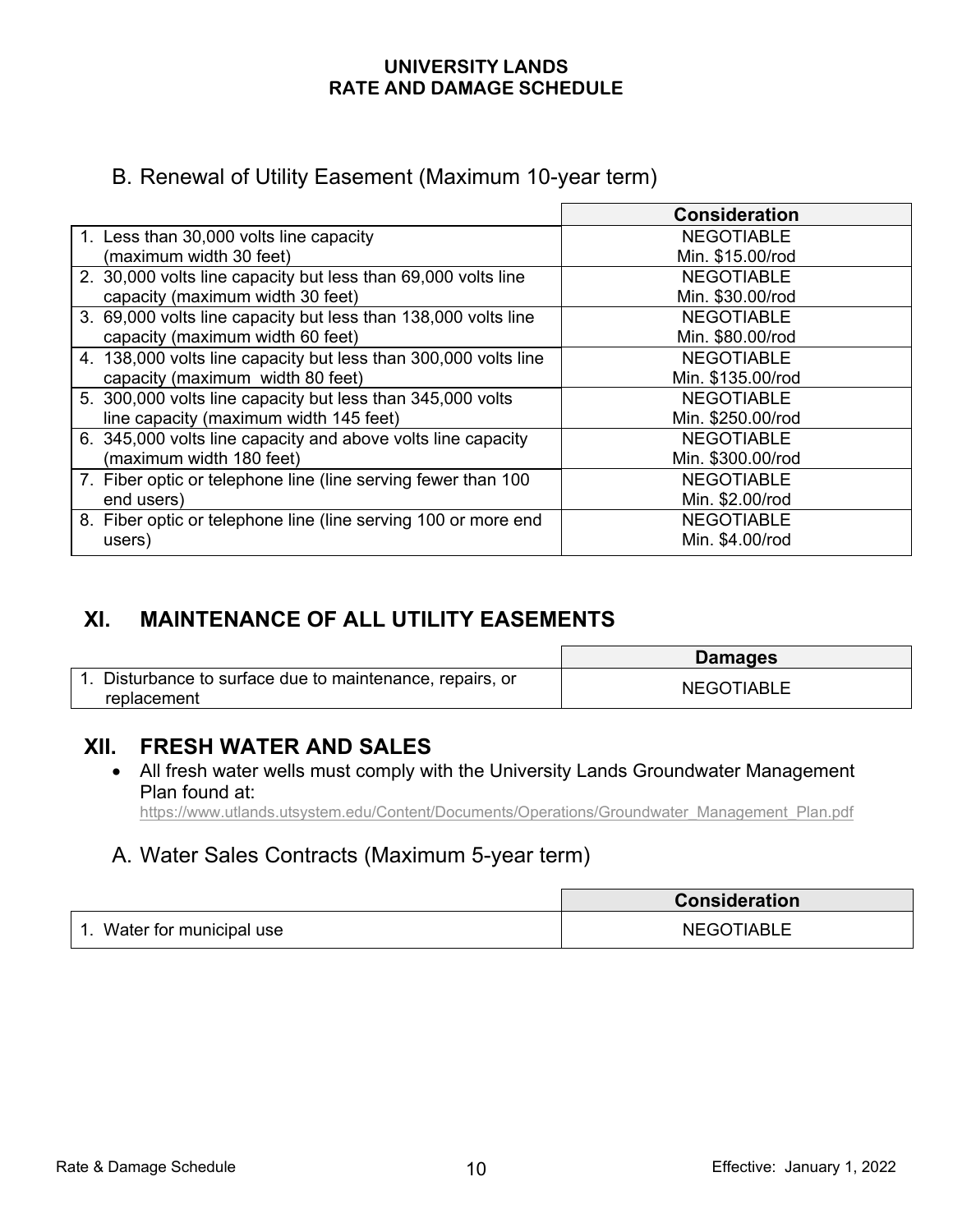(Section XII. Continued)

## B. Water Sales for Oil & Gas Development on University Leases

- Operators shall follow the University Lands Ground Water Management Plan and Subchapter 6.4 Water Wells and Water Usage Board for Lease Rules.
- Operators shall self-report **monthly** cumulative water volumes produced from all operator-owned and/or operated water wells located on University Lands.
- Operators must complete a UT-6 form (Electronic Filing Certification Agreement) to report monthly water usage online. The UT-6 form may be found at: <https://www.utlands.utsystem.edu/Content/Documents/Reporting/UT6.pdf>
- All water wells must have an operator identification sign indicating owner and well name.
- All water meters must have a unique identification number stamped on the body of the meter.
- Operators must report individual well meter readings whether the well is active or idle.
- Wells which do not have a pump installed must be reported with monthly meter readings of "0" and the unique meter identification number would be reported as "No Pump."
- University Lands will audit water well production documents as necessary.
- Individual water well production reports are due by the 20<sup>th</sup> day of the month **following the production month. Failure to report by the due date will subject the operator to a minimum penalty of \$3,000.00 per occurrence.**

|                                                                                                                         | <b>Fee</b>  |
|-------------------------------------------------------------------------------------------------------------------------|-------------|
| Water produced from University Lands for oil or gas well<br>development including drilling & completions, construction, | \$0.55/bbl. |
| road maintenance, etc.                                                                                                  |             |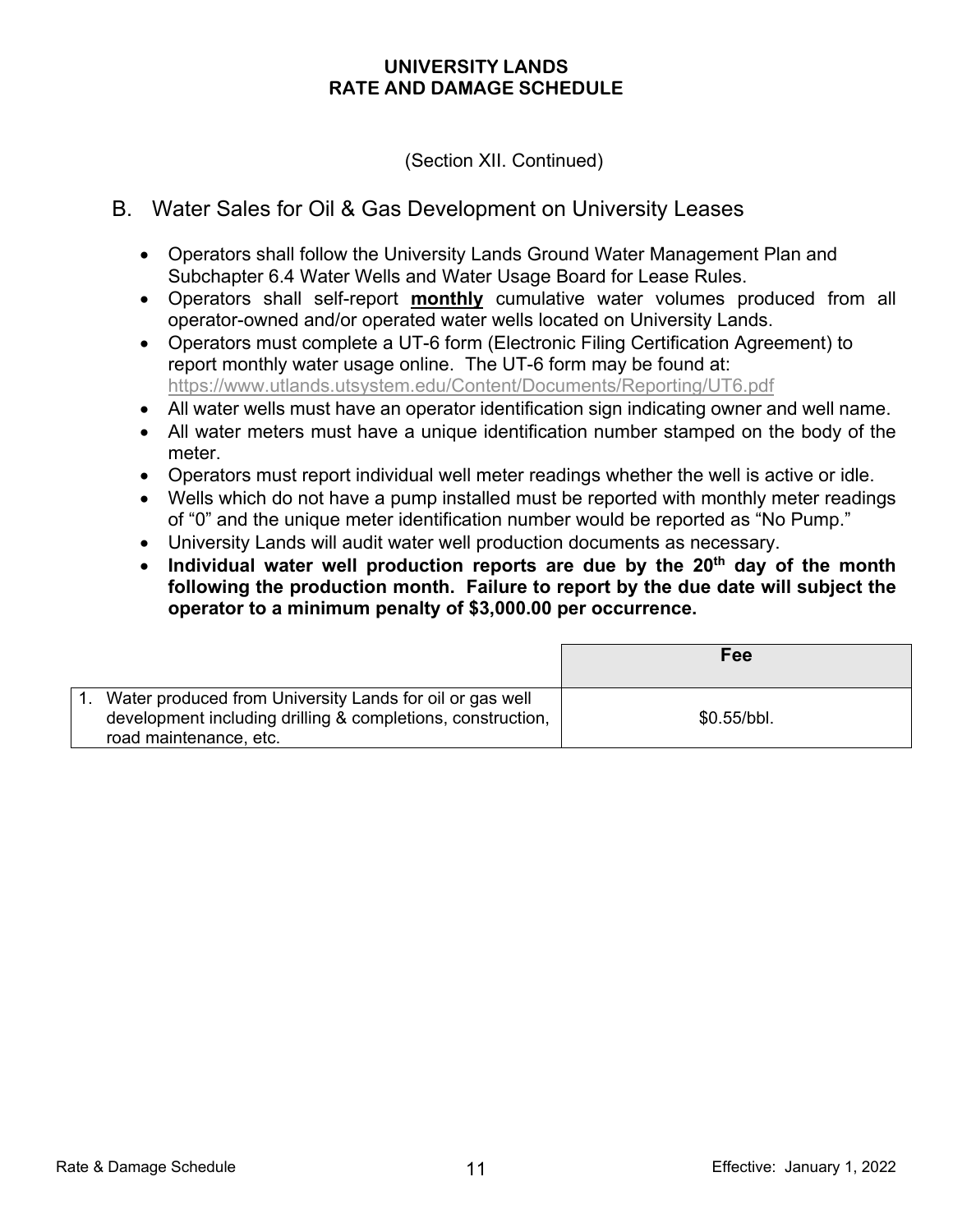### **XIII. SALT WATER DISPOSAL CONTRACTS (SWD) (Disposal of water produced from oil and gas operations)**

 A. Operator of University Oil and Gas Lease - Operates Water Disposal Well Located on the Lease - Pipeline Transport Only

|                                                                                                                                                                          | <b>Consideration</b>                                                                                           |
|--------------------------------------------------------------------------------------------------------------------------------------------------------------------------|----------------------------------------------------------------------------------------------------------------|
| 1. University leases only (disposal of produced<br>water from multiple University leases by<br>single or multiple operators)                                             | <b>NEGOTIABLE</b><br>Min. Prepaid \$10,000 for 5-year term plus \$0.08/bbl.<br>injected into the disposal well |
| 2. University and non-university leases<br>commingled (disposal of water produced<br>from both University leases and non-<br>university leases by one or more operators) | <b>NEGOTIABLE</b><br>Min. Prepaid \$15,000 for 5-year term plus \$0.13/bbl.<br>injected into the disposal well |

**All new Salt Water Disposal Wells must pay a location fee in addition to the fees listed above. See page 1 for location fees required.**

# **XIV. ASSIGNMENTS, MERGERS, ACQUISITIONS, CONSOLIDATIONS AND NAME CHANGES**

- A. Assignments
	- Payment due before assignment occurs or by due date established by agreement.
	- Easements must be assigned separately from oil and gas lease assignments and require University Lands' consent.

|                                                                                                   | <b>Consideration</b> |
|---------------------------------------------------------------------------------------------------|----------------------|
| 1. Each commercial surface lease, easement, produced water disposal<br>contract or water contract | \$500.00             |
| 2. Each additional contract                                                                       | \$100.00             |

## B. Mergers, Acquisitions, Consolidations and Name Changes

|                                                                                                   | <b>Consideration</b> |
|---------------------------------------------------------------------------------------------------|----------------------|
| 1. Each commercial surface lease, easement, produced water disposal<br>contract or water contract | \$500.00             |
| 2. Each additional contract                                                                       | \$100.00             |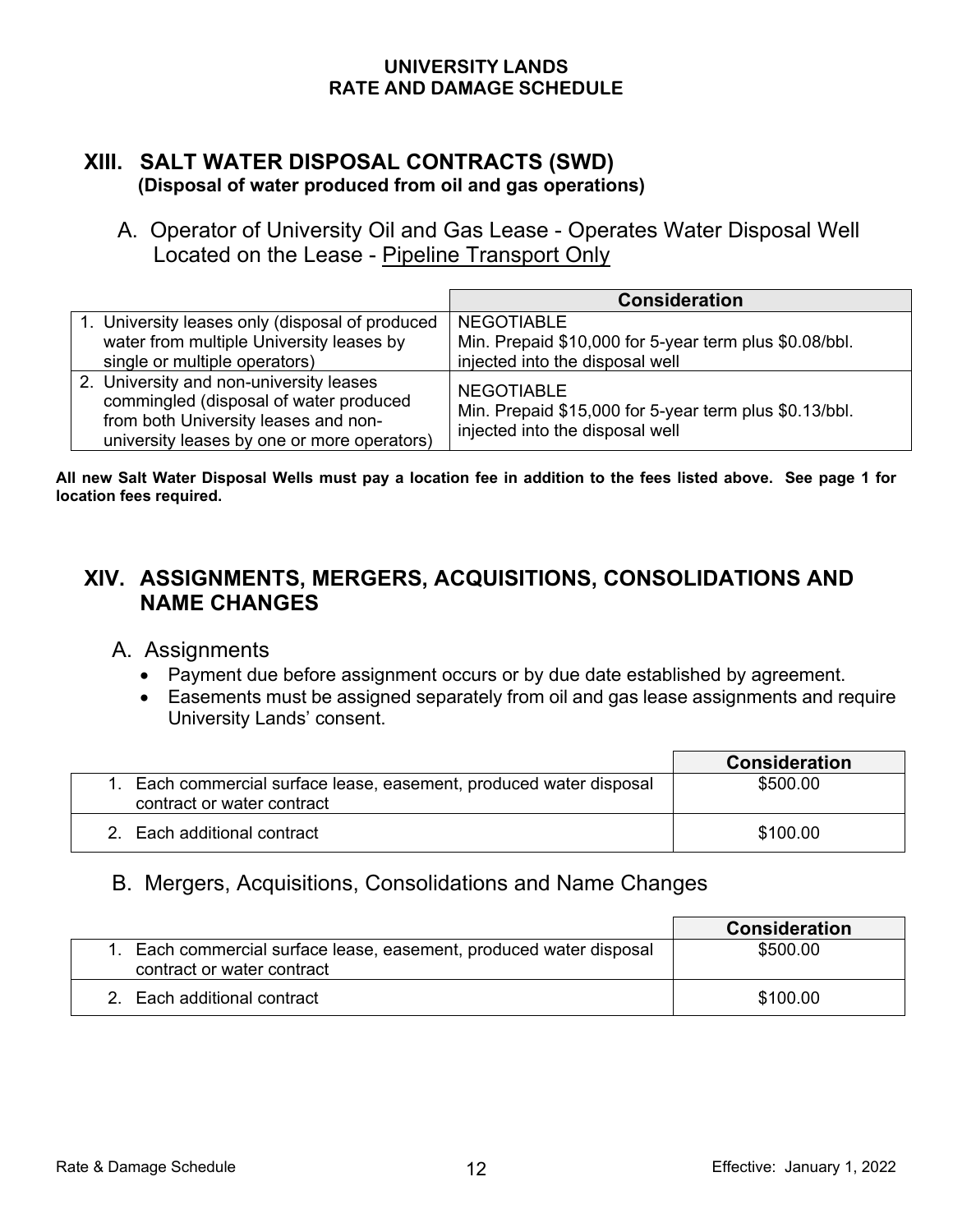# **XV. AMENDMENTS**

|                                           | <b>Consideration</b> |
|-------------------------------------------|----------------------|
| Each commercial surface lease or easement | \$1,000.00           |

# **XVI. PAYMENT INFORMATION**

A. All consideration, fees and damage checks should be made payable to:

# **THE UNIVERSITY OF TEXAS SYSTEM**

B. Unless otherwise noted in this schedule the minimums are as follows*:*

Minimum Consideration is **\$500.00**

C. Payments should be delivered to University Lands:

| US Mail                  | P. O. Box 553<br>Midland, TX 79702-0553      |
|--------------------------|----------------------------------------------|
| <b>Physical Address</b>  | 704 W. Dengar Ave.<br>Midland, TX 79705-5319 |
| <b>Telephone Contact</b> | <b>Midland Office</b><br>432-684-4404        |